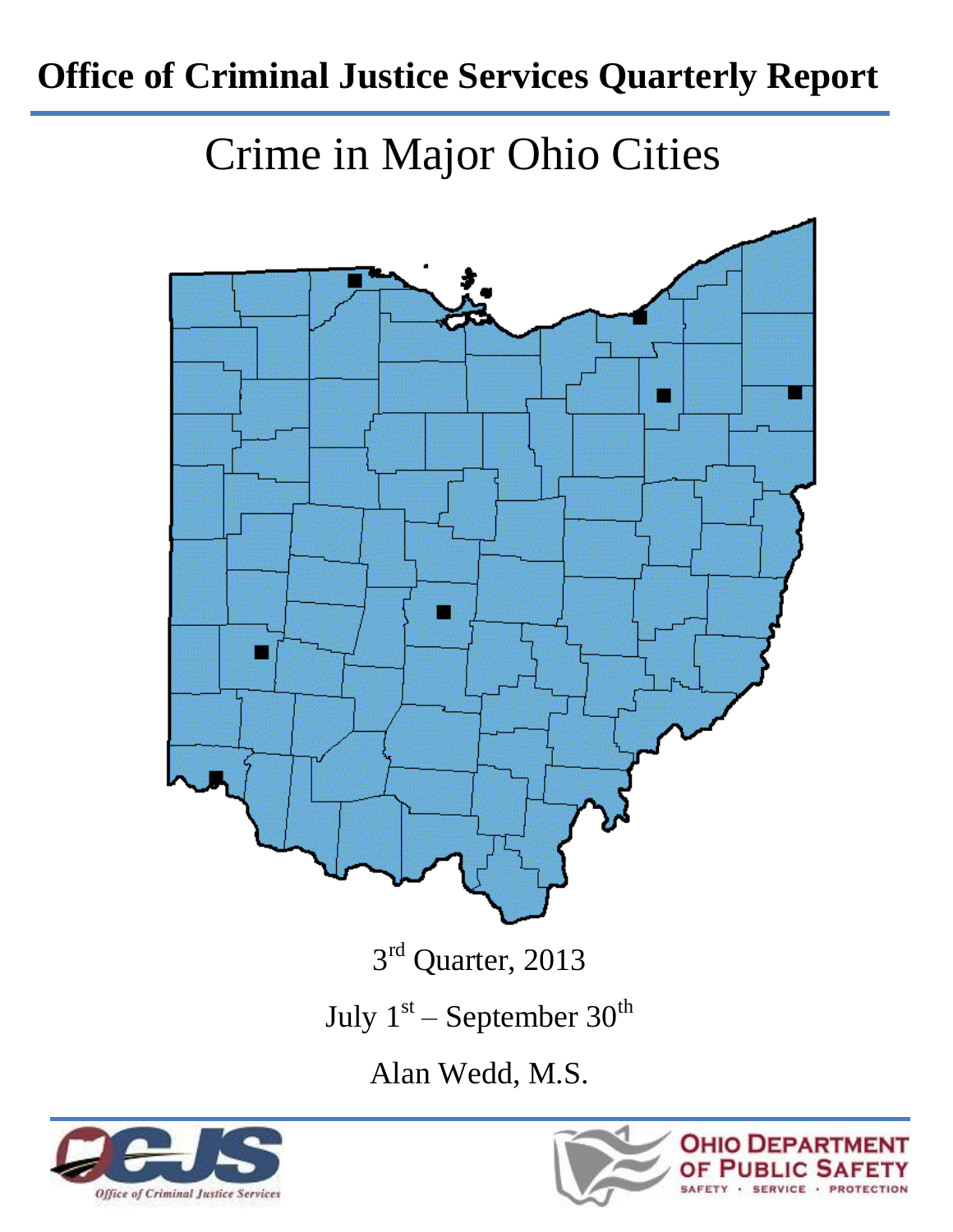#### **Overview**

- This report provides information about crimes occurring in major Ohio cities during the third quarter (July  $1<sup>st</sup>$  – September 30<sup>th</sup>) of 2013. The cities included in this report are Akron, Cincinnati, Cleveland, Columbus, Dayton, Toledo, and Youngstown.
- Data for this report are taken from the Ohio Incident-Based Reporting System (OIBRS). OIBRS is a voluntary crime reporting program that allows Ohio law enforcement agencies to electronically submit crime statistics to state and federal government agencies.
- The data included in this report consist of the seven most severe categories of offenses collected by the FBI's Uniform Crime Reporting (UCR) Program. These offenses are known as Part 1 crimes, and are divided in to two categories: violent crimes (murder, forcible rape, robbery, and aggravated assault) and property crimes (burglary, larceny/theft, motor vehicle theft, and  $arson<sup>1</sup>$ ).
- Data from the third quarter of 2013 are compared to the third quarter of 2012 to provide context.

**Disclaimer:** Data included in this report are preliminary, and only as accurate as the data provided by local law enforcement agencies.

 $\overline{\phantom{a}}$ 

 $1$  Arson data are omitted from this report due to limited reporting of offenses.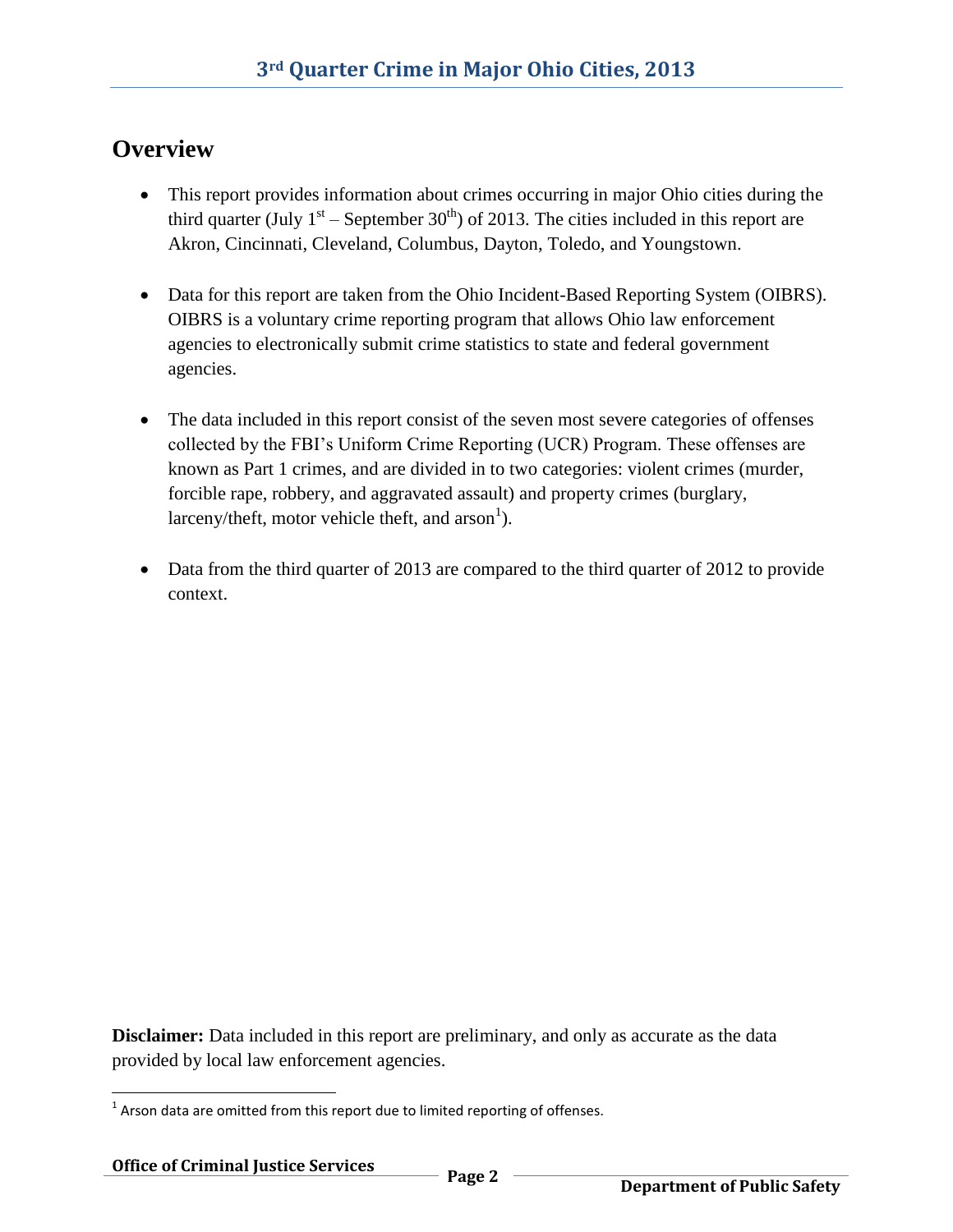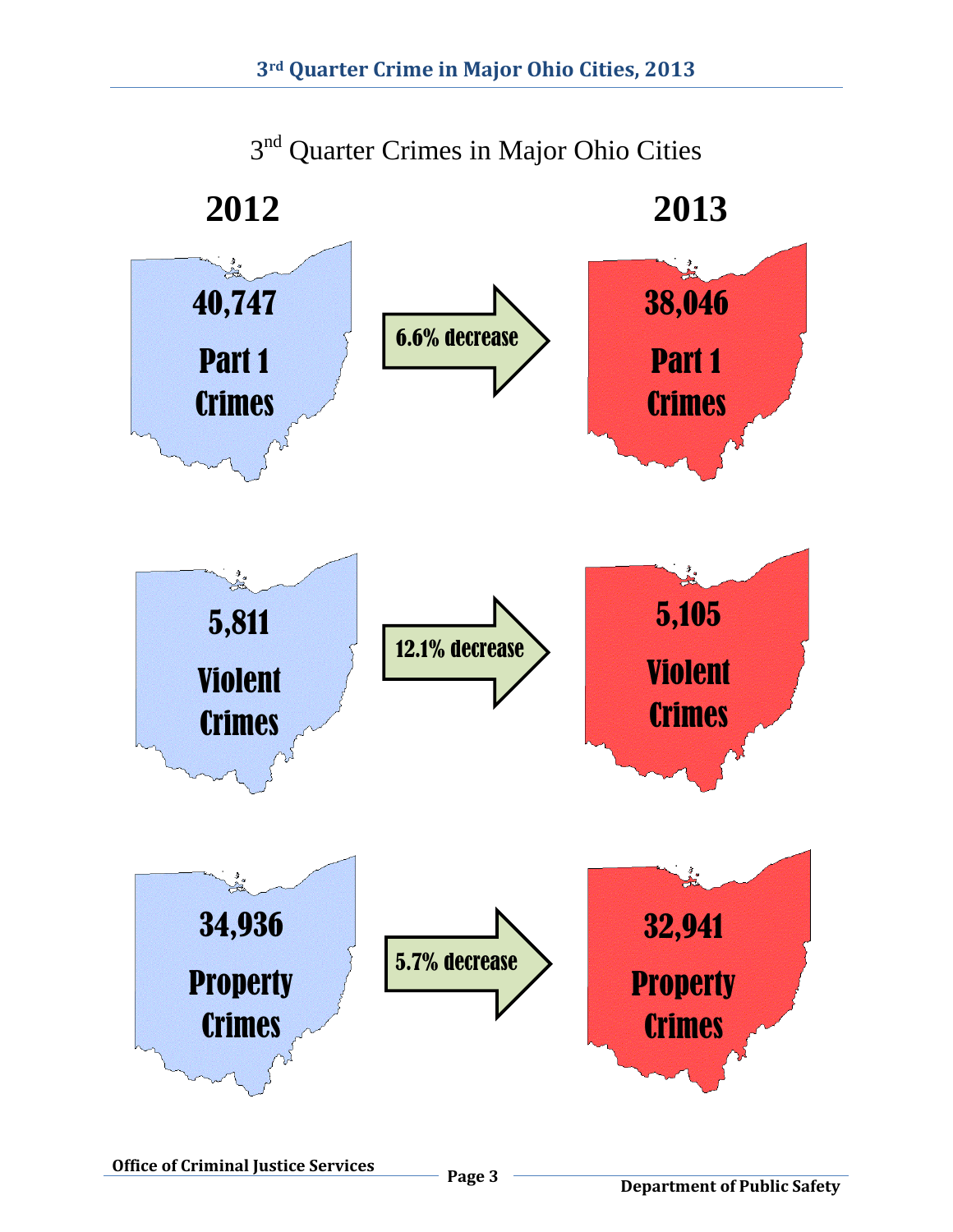#### **Summary**

- A total of 38,046 Part 1 crimes were reported in major Ohio cities during the third quarter of 2013. This represents a **6.6% decrease** from the 40,747 Part 1 crimes reported during the third quarter of 2012.
- The 5,105 violent crimes reported in the third quarter of 2013 represent a **12.1% decrease** from the 5,811 violent crimes reported in the third quarter of 2012.
- The 32,941 property crimes reported in the third quarter of 2013 represent a **5.7% decrease** from the 34,936 property crimes reported in the third quarter of 2012.
- Cleveland was the only city to report an increase in violent crime from the third quarter of 2012 to the third quarter of 2013. All other cities reported decreases in violent crime during the same time period.
- Cincinnati and Youngstown were the only cities to report an increase in property crime. All other cities reported a decrease.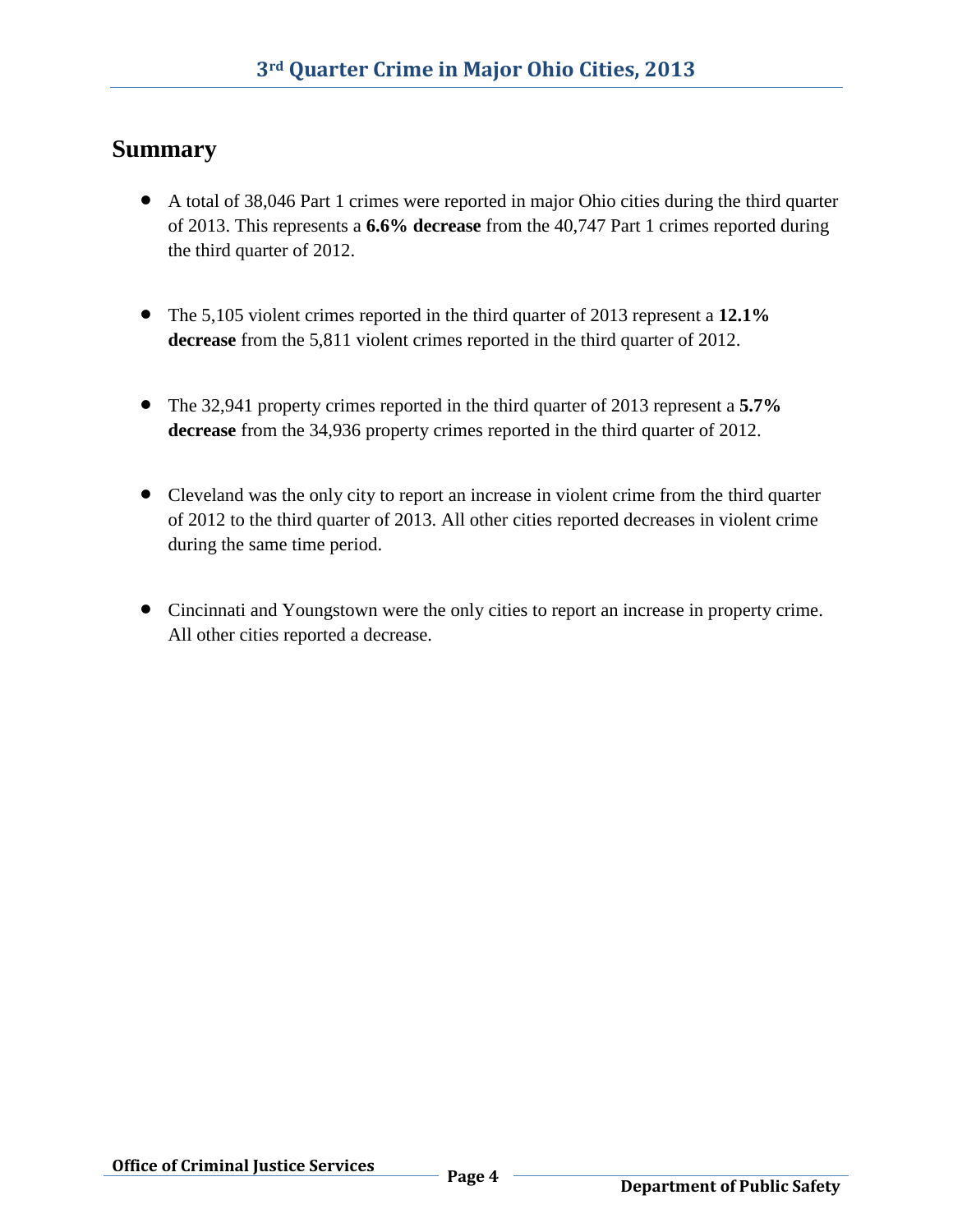# **Violent Crime**

- According to the UCR Program, violent crimes are offenses that involve force or the threat of force. Four different offenses are categorized as violent crimes: murder, forcible rape, robbery, and aggravated assault.
- Offenses for all categories of violent crime decreased from the third quarter of 2012 to the third quarter of 2013.

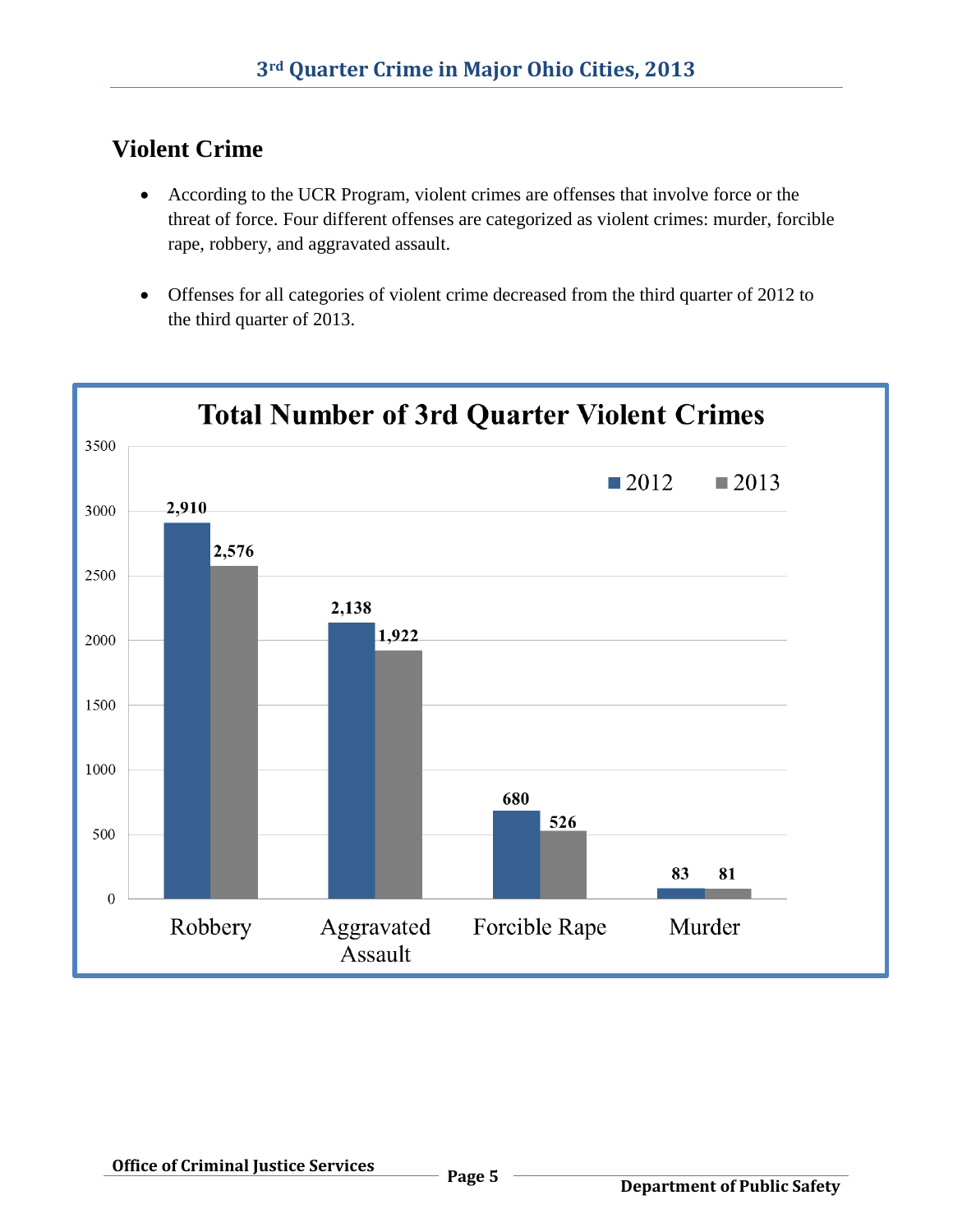|                  |       | <b>TOTAL</b> |        | <b>RATE</b> |                 |
|------------------|-------|--------------|--------|-------------|-----------------|
| <b>CITY</b>      | 2012  | 2013         | 2012   | 2013        | % CHANGE        |
| Akron            | 169   | 151          | 85.09  | 76.22       | 10.4 % decrease |
| Cincinnati       | 510   | 395          | 171.84 | 132.77      | 22.7 % decrease |
| <b>Cleveland</b> | 914   | 998          | 233.58 | 255.82      | 9.5 % increase  |
| <b>Columbus</b>  | 768   | 615          | 94.80  | 74.77       | 21.1 % decrease |
| Dayton           | 182   | 129          | 127.04 | 89.99       | 29.2 % decrease |
| Toledo           | 299   | 242          | 105.54 | 85.72       | 18.8 % decrease |
| Youngstown       | 68    | 46           | 103.31 | 70.57       | 31.7 % decrease |
| <b>TOTAL</b>     | 2.910 | 2,576        | 132.93 | 117.14      | 11.9 % decrease |

# 3<sup>rd</sup> Quarter Robbery<sup>2</sup>

- **Robberies decreased by 11.9%** in major Ohio cities during the third quarter of 2013.
- Cleveland was the only city to report an increase in robberies.

|                  |       | <b>TOTAL</b> | <b>RATE</b>   |        |                 |
|------------------|-------|--------------|---------------|--------|-----------------|
| <b>CTY</b>       | 2012  | 2013         | 2012          | 2013   | % CHANGE        |
| Akron            | 344   | 243          | 173.19        | 122.67 | 29.2 % decrease |
| Cincinnati       | 386   | 350          | 130.06        | 117.64 | 9.5 % decrease  |
| <b>Cleveland</b> | 568   | 577          | 145.16        | 147.91 | 1.9 % increase  |
| Dayton           | 162   | 156          | 113.08        | 108.82 | 3.8 % decrease  |
| Toledo           | 545   | 504          | 192.37        | 178.53 | 7.2 % decrease  |
| Youngstown       | 133   | 92           | 202.05        | 141.14 | 30.1 % decrease |
| <b>TOTAL</b>     | 2,138 | 1.922        | 155.03 139.62 |        | 9.9 % decrease  |

#### 3<sup>rd</sup> Quarter Aggravated Assault<sup>3</sup>

- **Aggravated assaults decreased by 9.9%** in major Ohio Cities during the third quarter.
- Cleveland was the only city to report an increase in the rate of aggravated assaults.

 $\overline{\phantom{a}}$ 

 $^{2}$ % change is calculated based on rate. Rate describes the total number of offenses per 100,000 people and is rounded to the nearest hundredth. Rounding may lead to discrepancies for column and row totals.

 $3$  Data for Columbus aggravated assault offenses are not available.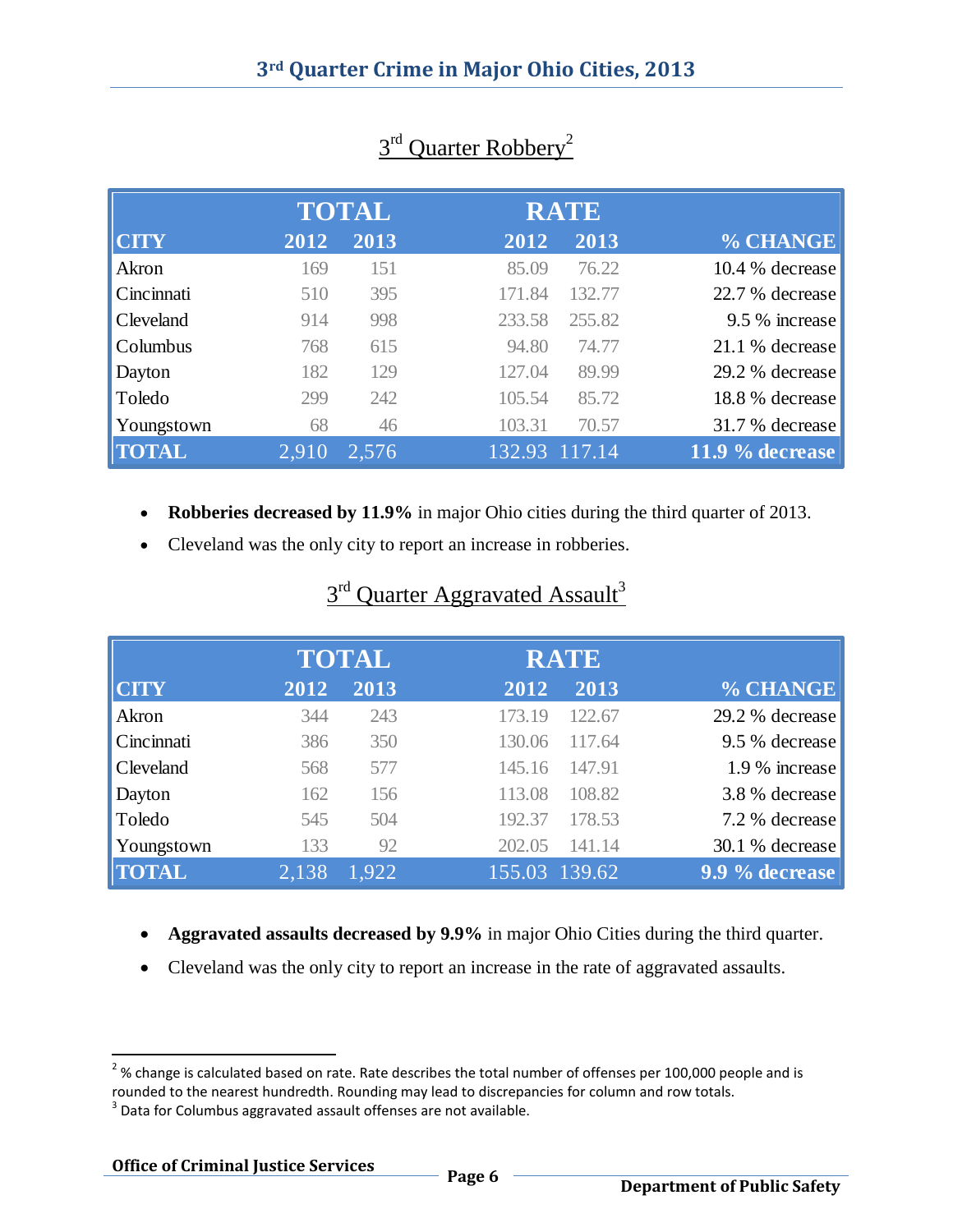|                  |      | <b>TOTAL</b> |       | <b>RATE</b> |                   |
|------------------|------|--------------|-------|-------------|-------------------|
| <b>CITY</b>      | 2012 | 2013         | 2012  | 2013        | % CHANGE          |
| Akron            | 51   | 52           | 25.68 | 26.25       | 2.2 % increase    |
| Cincinnati       | 69   | 58           | 23.25 | 19.49       | 16.1 % decrease   |
| <b>Cleveland</b> | 177  | 143          | 45.23 | 36.66       | 19 % decrease     |
| <b>Columbus</b>  | 281  | 204          | 34.69 | 24.80       | 28.5 % decrease   |
| Dayton           | 46   | 32           | 32.11 | 22.32       | 30.5 % decrease   |
| Toledo           | 44   | 27           | 15.53 | 9.56        | 38.4 % decrease   |
| Youngstown       | 12   | 10           | 18.23 | 15.34       | 15.8 % decrease   |
| <b>TOTAL</b>     | 680  | 526          | 31.06 | 23.92       | $23.0\%$ decrease |

#### 3<sup>rd</sup> Quarter Forcible Rape

- **Forcible rapes decreased by 23.0%** during the third quarter of 2013.
- Akron was the only city to report an increase in forcible rapes in 2013; however, they only had one more rape offense than the prior year.

| $3rd$ Ouarter Murder |
|----------------------|
|----------------------|

|              |      | <b>TOTAL</b> |      | <b>RATE</b> |                   |
|--------------|------|--------------|------|-------------|-------------------|
| <b>CITY</b>  | 2012 | 2013         | 2012 | 2013        | % CHANGE          |
| Akron        | 6    | 6            | 3.02 | 3.03        | $0.3\%$ increase  |
| Cincinnati   | 14   | 17           | 4.72 | 5.71        | $21.1\%$ increase |
| Cleveland    | 29   | 15           | 7.41 | 3.85        | 48.1 % decrease   |
| Columbus     | 25   | 25           | 3.09 | 3.04        | 1.5 % decrease    |
| Dayton       |      | 4            | 0.70 | 2.79        | 299.7 % increase  |
| Toledo       | 3    | 10           | 1.06 | 3.54        | 234.5 % increase  |
| Youngstown   | 5    | 4            | 7.60 | 6.14        | 19.2 % decrease   |
| <b>TOTAL</b> | 83   | 81           | 3.79 | 3.68        | 2.9 % decrease    |
|              |      |              |      |             |                   |

- **Murders decreased by 2.9%** during the third quarter of 2013.
- Cincinnati, Dayton, and Toledo were the only cities to report an increase in the total number of murders during the third quarter of 2013.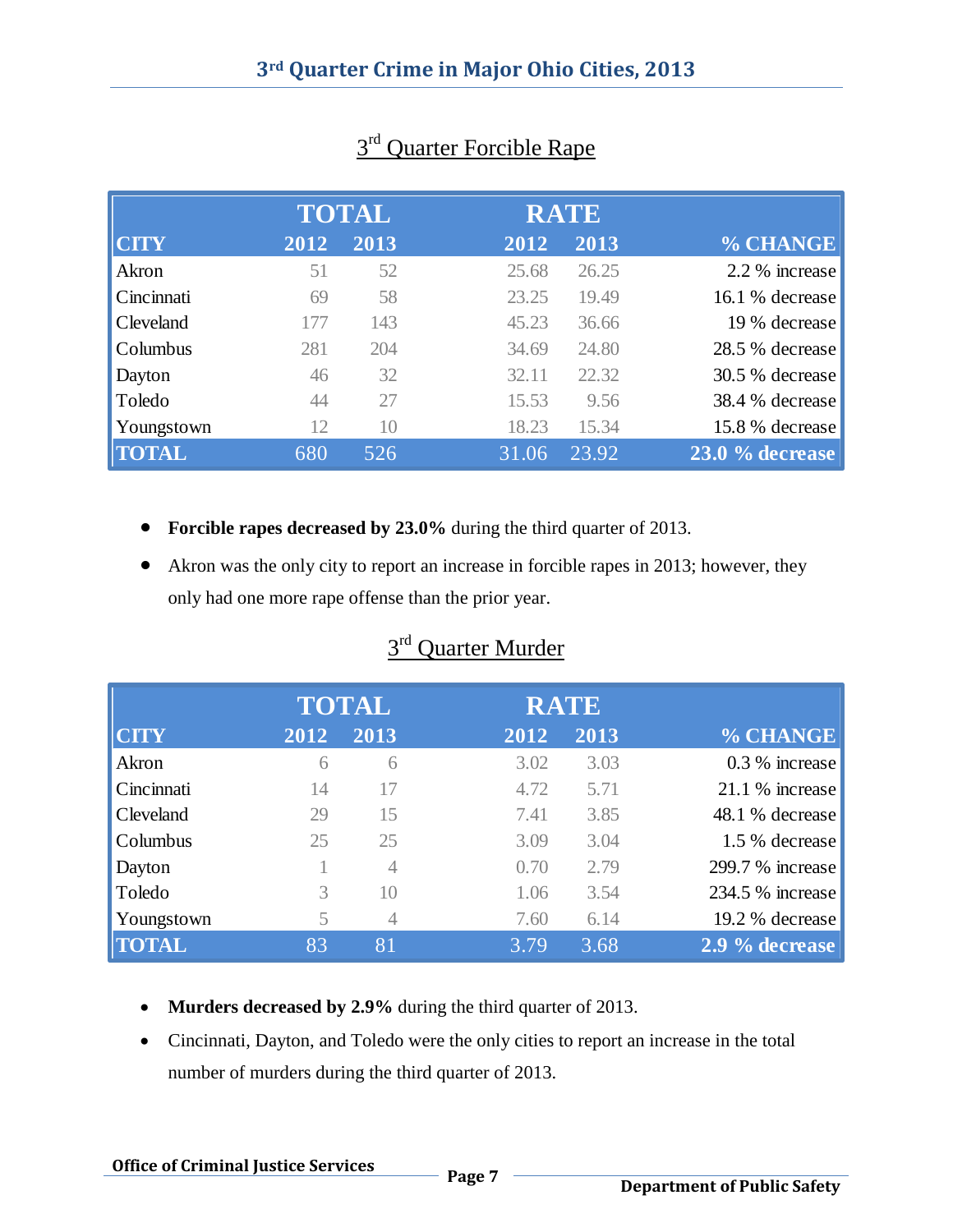# **Property Crimes**

- According to the UCR Program, property crimes are offenses involving the taking of money or property without force or the threat of force against a victim. Three different offenses are categorized as property crime: burglary, larceny/theft, and motor vehicle theft.
- All categories of property crime decreased from the third quarter of 2012 to the third quarter of 2013.

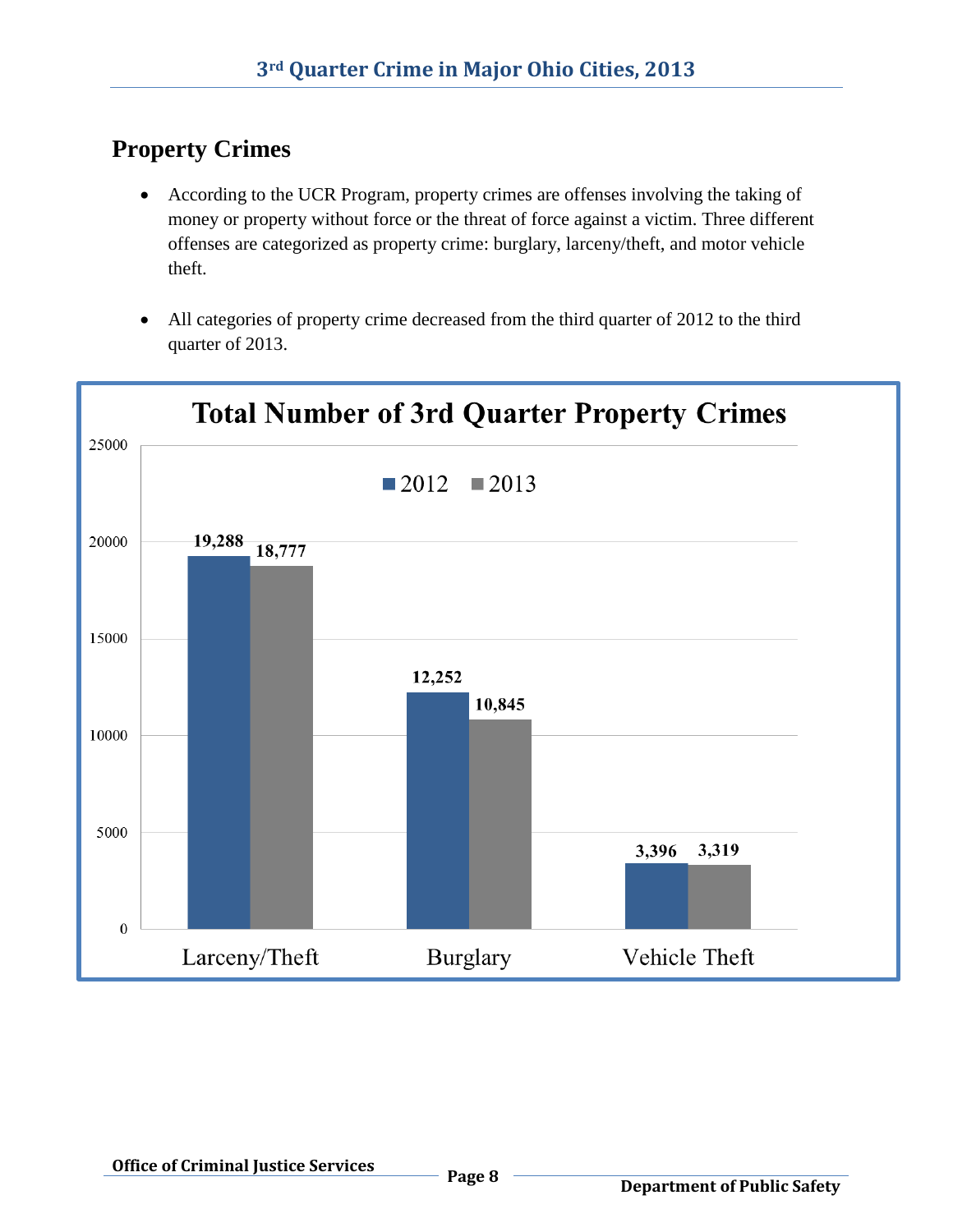|                  |        | <b>TOTAL</b> |          | <b>RATE</b> |                |
|------------------|--------|--------------|----------|-------------|----------------|
| <b>CTY</b>       | 2012   | 2013         | 2012     | 2013        | % CHANGE       |
| Akron            | 1,597  | 1,643        | 804.04   | 829.38      | 3.2 % increase |
| Cincinnati       | 3,212  | 3,172        | 1,082.26 | 1,066.16    | 1.5 % decrease |
| <b>Cleveland</b> | 5,113  | 4,889        | 1,306.69 | 1,253.23    | 4.1 % decrease |
| <b>Columbus</b>  | 7,615  | 7,299        | 940.00   | 887.36      | 5.6 % decrease |
| Dayton           | 1,290  | 1,320        | 900.47   | 920.79      | 2.3 % increase |
| Youngstown       | 461    | 454          | 700.35   | 696.49      | 0.6 % decrease |
| <b>TOTAL</b>     | 19,288 | 18,777       | 1,012.02 | 979.59      | 3.2 % decrease |

### 3<sup>rd</sup> Quarter Larceny/Theft<sup>4</sup>

- **Larceny/theft offenses decreased by 3.2%** during the third quarter of 2013.
- Akron and Dayton were the only cities to report an increase in larceny/theft offenses.

| <sup>d</sup> Ouarter Burglary |
|-------------------------------|
|-------------------------------|

|              |       | <b>TOTAL</b>  |        | <b>RATE</b> |                   |
|--------------|-------|---------------|--------|-------------|-------------------|
| <b>CITY</b>  | 2012  | 2013          | 2012   | 2013        | % CHANGE          |
| Akron        | 907   | 859           | 456.65 | 433.62      | 5 % decrease      |
| Cincinnati   | 1,455 | 1,557         | 490.25 | 523.33      | 6.7 % increase    |
| Cleveland    | 2,756 | 2,454         | 704.33 | 629.05      | 10.7 % decrease   |
| Columbus     | 4,035 | 3,095         | 498.08 | 376.27      | 24.5 % decrease   |
| Dayton       | 854   | 806           | 596.13 | 562.24      | 5.7 % decrease    |
| Toledo       | 1,796 | 1,576         | 633.95 | 558.25      | 11.9 % decrease   |
| Youngstown   | 449   | 498           | 682.12 | 763.99      | 12 % increase     |
| <b>TOTAL</b> |       | 12,252 10,845 | 559.66 | 493.15      | $11.9\%$ decrease |

- **Burglaries decreased by 11.9%** during the third quarter of 2013.
- Cincinnati and Youngstown were the only cities to report an increase in burglaries.

 4 Data for Toledo larceny/theft offenses are not available.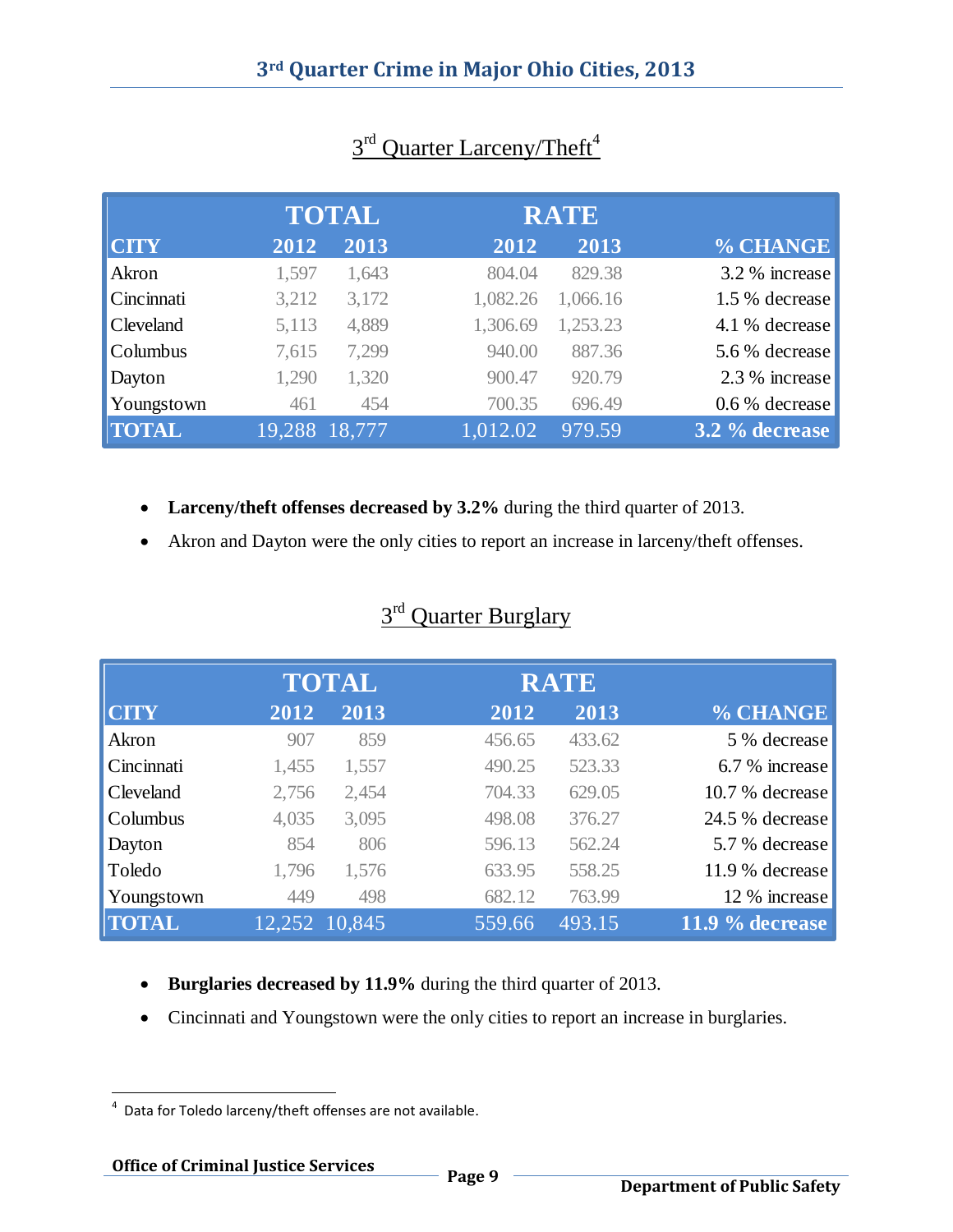|                  |       | <b>TOTAL</b> |        | <b>RATE</b> |                 |
|------------------|-------|--------------|--------|-------------|-----------------|
| <b>CITY</b>      | 2012  | 2013         | 2012   | 2013        | % CHANGE        |
| Akron            | 199   | 196          | 100.19 | 98.94       | 1.2 % decrease  |
| Cincinnati       | 280   | 432          | 94.34  | 145.20      | 53.9 % increase |
| <b>Cleveland</b> | 1,260 | 1,233        | 322.01 | 316.06      | 1.8 % decrease  |
| <b>Columbus</b>  | 964   | 860          | 119.00 | 104.55      | 12.1 % decrease |
| Dayton           | 181   | 162          | 126.35 | 113.01      | 10.6 % decrease |
| Toledo           | 443   | 359          | 156.37 | 127.16      | 18.7 % decrease |
| Youngstown       | 69    | 77           | 104.82 | 118.13      | 12.7 % increase |
| <b>TOTAL</b>     | 3,396 | 3,319        | 155.13 | 150.92      | 2.7 % decrease  |

# 3<sup>rd</sup> Quarter Motor Vehicle Theft

• **Motor vehicle thefts increased by 2.7%** during the third quarter of 2013.

Cincinnati and Youngstown was the only city to report an increase in vehicle thefts.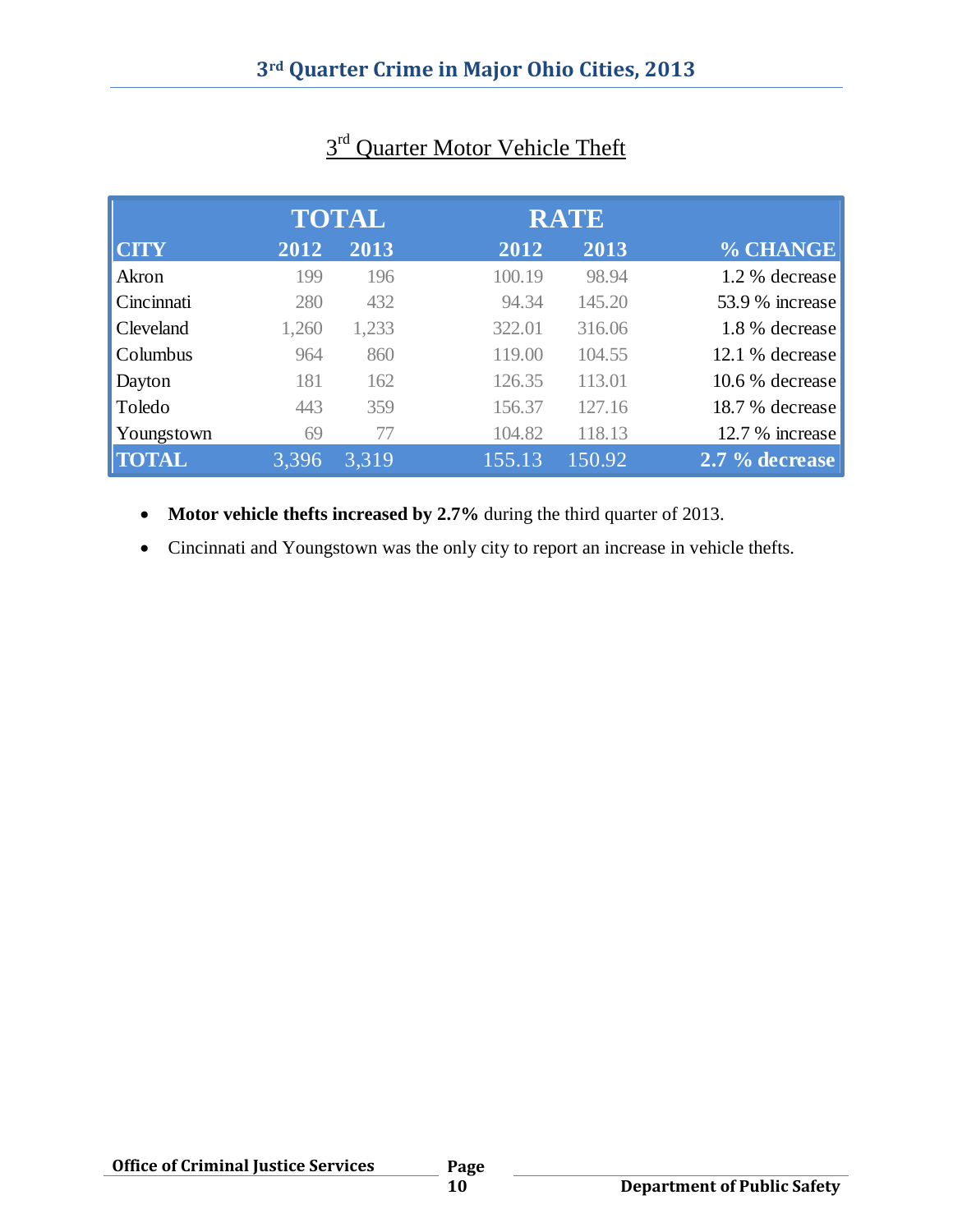| <b>CITY</b>  | <b>ROBBERY</b> |       | <b>AGG. ASSAULT FORCIBLE RAPE</b> | <b>MURDER</b> | <b>TOTAL</b> |
|--------------|----------------|-------|-----------------------------------|---------------|--------------|
| Akron        | 422            | 698   | 119                               | 20            | 1,259        |
| Cincinnati   | 1,178          | 862   | 137                               | 51            | 2,228        |
| Cleveland    | 2,631          | 1,395 | 352                               | 41            | 4,419        |
| Dayton       | 393            | 437   | 74                                | 16            | 920          |
| Toledo       | 707            | 1,244 | 76                                | 22            | 2,049        |
| Youngstown   | 134            | 260   | 22                                | 11            | 427          |
| <b>TOTAL</b> | 5,465          | 4,896 | 780                               | 161           | 11,302       |

#### Violent Crime 2013 YTD: January  $1<sup>st</sup>$  – September 30<sup>th</sup>

#### Property Crime 2013 YTD: January 1<sup>st</sup> – September 30<sup>th</sup>

| <b>CITY</b>  | <b>LARCENY/THEFT</b> | <b>BURGLARY</b> | <b>VEHICLE THEFT</b> | <b>TOTAL</b> |
|--------------|----------------------|-----------------|----------------------|--------------|
| Akron        | 4,537                | 2,350           | 517                  | 7,404        |
| Cincinnati   | 8,042                | 4,024           | 1,009                | 13,075       |
| Cleveland    | 12,925               | 6,419           | 3,316                | 22,660       |
| Dayton       | 3,378                | 2,009           | 471                  | 5,858        |
| Toledo       | N/A                  | 3,976           | 892                  | 4,868        |
| Youngstown   | 1,238                | 1,287           | 221                  | 2,746        |
| <b>TOTAL</b> | 30,120               | 20,065          | 6,426                | 56,611       |